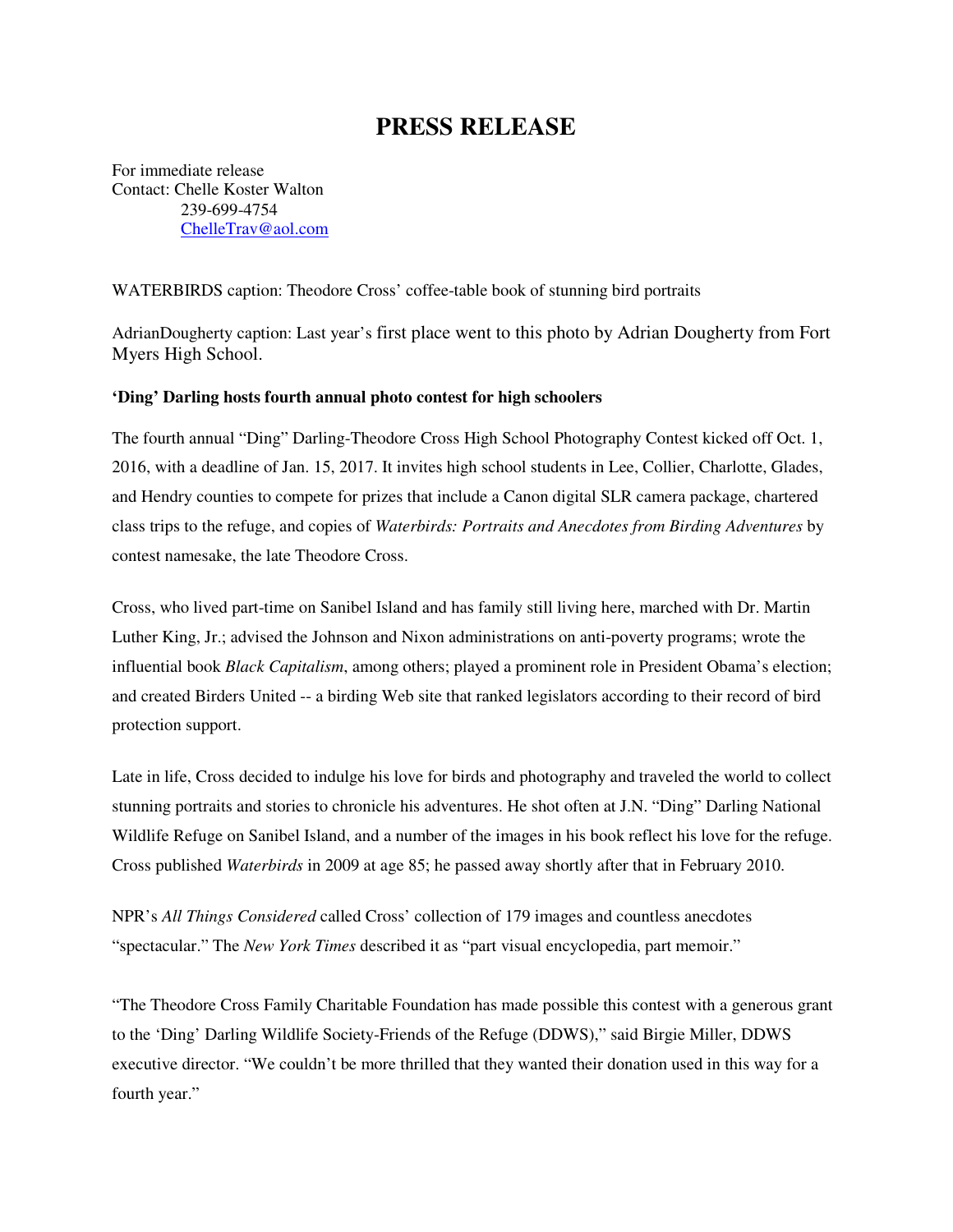"We are so happy to be supporting a contest in my father's name, a contest that will get our youth involved with nature by looking at it – as my father so loved doing – through a camera lens," said daughter Amanda Cross.

Digital image entries can be shot from any outdoor venue in the state of Florida. A writing component to the contest requires entrants grades 9 through 12 to submit a 100-word description of the "moment" captured and how it reflects what nature and wildlife mean to the photographer.

Entry rules and guidelines are listed below. Guidelines and prize information are also posted at www.dingdarlingsociety.org/articles/photo-contests. Call DDWS at 239-472-1100 ext. 233 for more information.

All entries and personal information must be submitted in digital format to the email address ddhsphotocontest@gmail.com. Submit your full name, high school, grade, and an original photograph that you took of nature and/or wildlife in the open outdoors. Include a title for the photograph and a written description (minimum 100 words) of the "moment" captured and how it reflects what nature and wildlife mean to you. You and your entry must comply with the following requirements:

- High School students attending schools in Lee, Collier, Hendry, Glades, and Charlotte (Florida) counties in grades 9 through 12 may enter the contest.
- Only digital images are accepted and may be taken with any camera, including smartphones.
- Images must be submitted in JPEG format and must have a size of at least 2000 x 1500 pixels or resolution of 2 megabytes.
- The photograph must be taken of nature and/or wildlife in the open outdoors in the state of Florida, which may include parks, refuges, backyards, and other open spaces.
- Panoramic photos are NOT allowed.
- Filters, cropping, enhancements and boarders are permitted. However, adding any elements not existing in the original scene will not be allowed. Judges, at their discretion, will disqualify any photos that appear to be manipulated beyond these guidelines.
- Each participant may enter up to two (2) photos but is eligible to win only one award.
- Judging will be anonymous. Please do not put your name or anything that will identify you on your photograph.
- There are three judges: A refuge staff person, a professional photographer, and a resident of the five-county region.
- Judging criteria:
	- o Technical excellence (sharpness, lighting, composition, exposure)
	- o Creativity
	- o Explanation of photograph (minimum of 100 words)
- All photos will become the property of the society. Photos may be used by the society in any way with appropriate credit.

After the images have been submitted electronically, they will be printed out for judging. The winners of